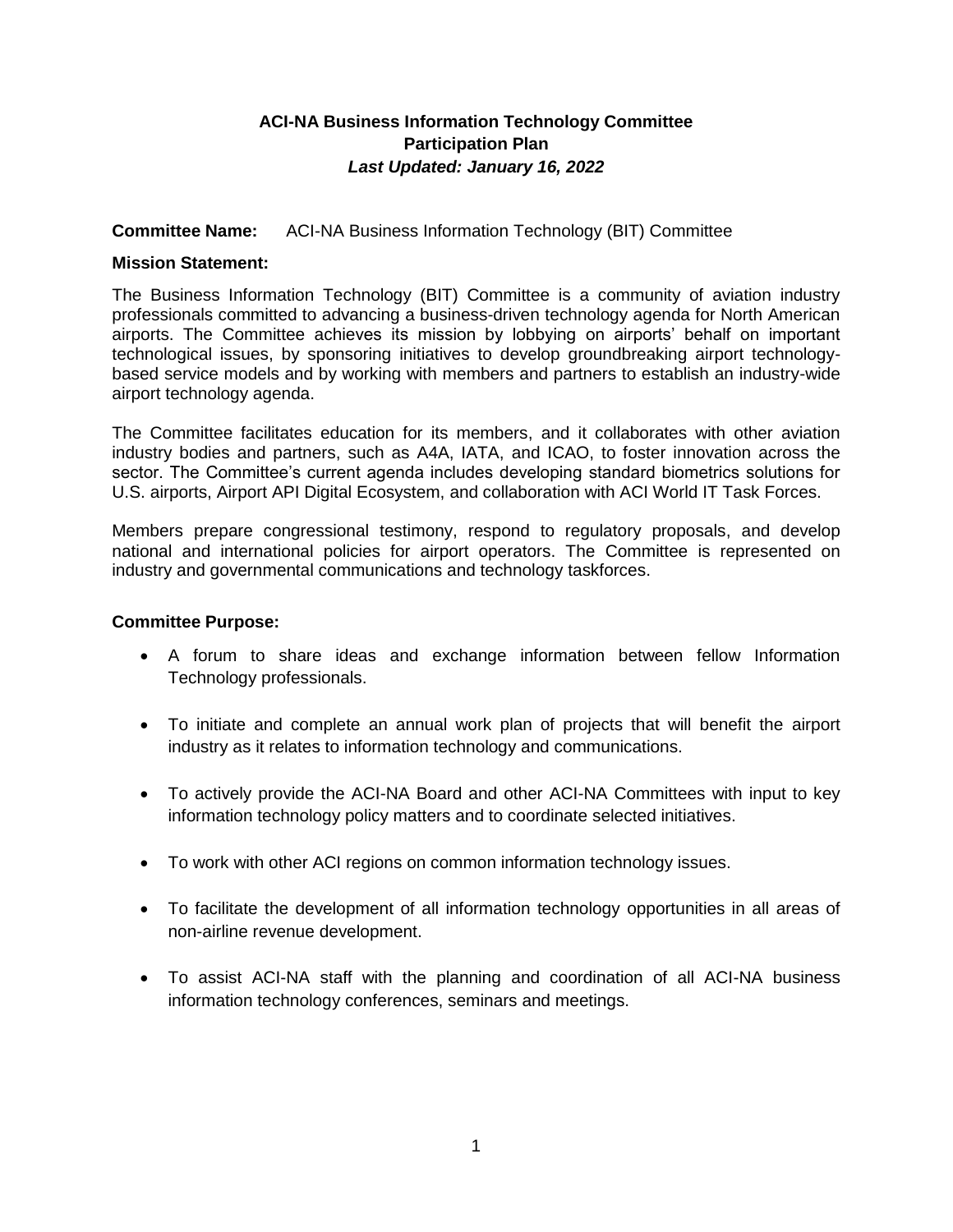## **Committee Membership:**

 Any employee of an Airport Member or Associate Member of ACI-NA can join the Business Information Technology Committee (sometimes referred to as the Committee in this document) by notifying the appropriate ACI-NA support person who will place them on the distribution list.

# **Committee Meetings:**

- The Business Information Technology Committee shall meet a minimum of two times per year in-person at the Airports@Work Conference, usually held in the spring, and the BIT Committee Workshop held in conjunction with the ACI-NA Annual Meeting & Exhibition, held in the fall.
- The BIT Committee shall hold at least two additional webinars per year to help plan the conferences above. Additional webinars will be held to perform special elections, discuss timely subjects, etc. Educational webinars will also be held to benefit the members of the Committee.
- Committee meetings and educational webinars are open to all members.

### **Committee Structure:**

### *Officers*

- Chair one year term; must be an ACI-NA airport employee and should have a minimum of three years on the BIT Committee. (Must have been the Vice Chair in the year previous.)
- Vice Chair one year term; must be an ACI-NA airport employee and should have a minimum of three years on the BIT Committee. The Vice Chair becomes the chair in the following year.
- Immediate Past Chair optional one year term; must be held by the previous year's chair.

#### *Liaisons*

- Board Liaison Representative appointed by the ACI-NA Chair each year.
- Commissioner's Liaison a member of the Commissioner's Committee may be nominated by that committee to serve as a liaison between the Committee and the Commissioner's Committee (optional).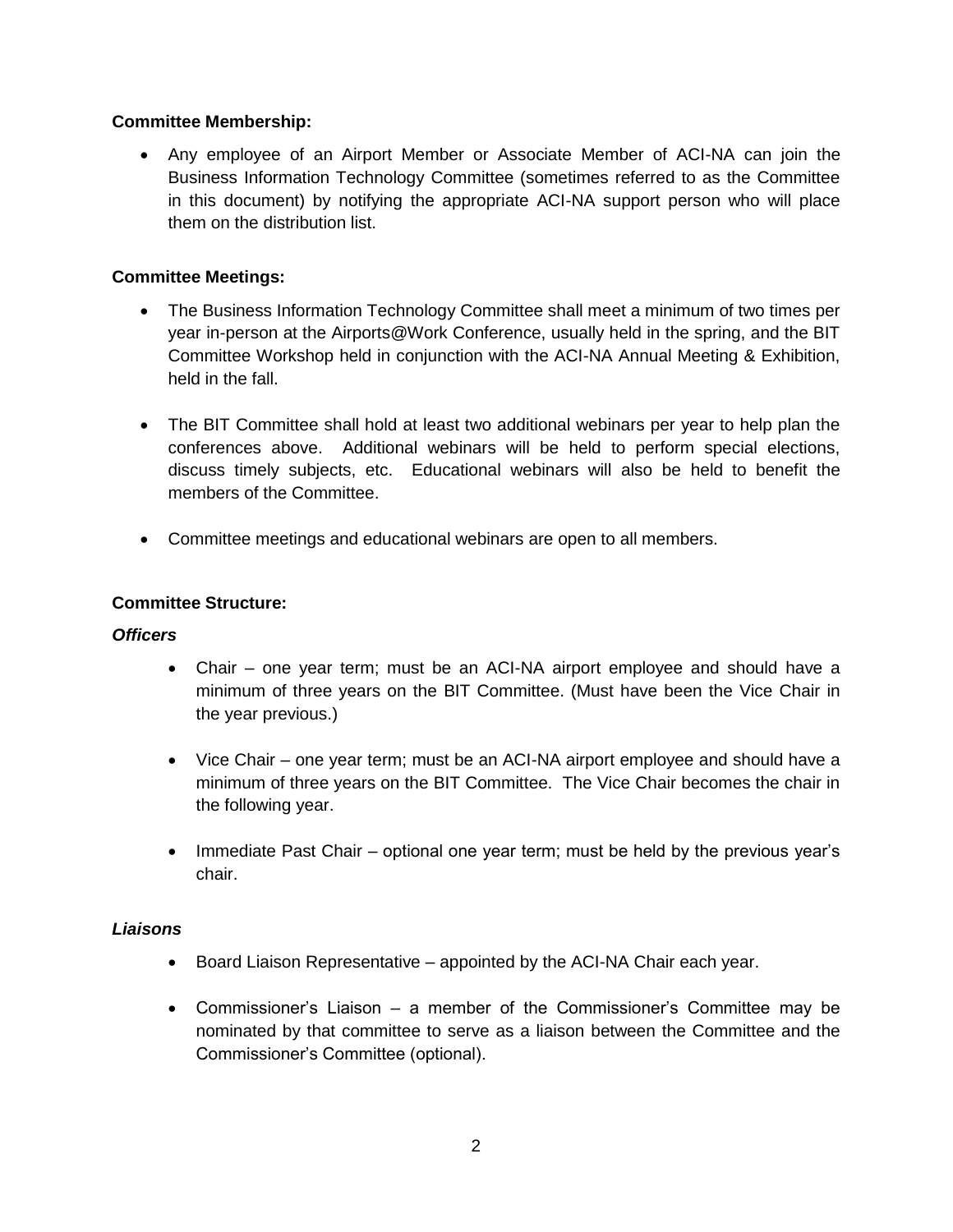WBP Affiliate Member Observer – World Business Partners Affiliate Members in good standing are permitted to have one (1) non-voting observer seat on the ACI-NA Business Information Technology (BIT) Steering Group. A maximum of two (2) WBP Affiliate Observer seats are available on the BIT Steering Group in a given calendar year. World Business Partners Affiliate Members should contact ACI-NA if they are interested in becoming an Observer. This package is "one-stop-shop" with turnkey rights and benefits over the course of an entire year.

### **Steering Group**

- The Steering Group will support the Committee Officers in managing the committee, defining the year's work plan and themes. It shall consist of a minimum of 9 and a maximum of 32 members.
- Membership:

The Steering Group shall consist of a minimum of 9 and a maximum of 32 members including:

- o 3 Committee Officers
- o 4-17 Airport Member Representatives
	- **Should include chairs of any Working Group**
	- Only one representative from each airport (excludes Young Professionals)
	- Up to 2 Canadian airports, if interested
- o 4-8 Associate Member Representatives
- o 2 Young Professionals
	- One airport member and, one WBP/associate member
	- One-year term
	- Able to participate even if organization is already on Steering Group
	- Must be under 35 years old during term
- The Steering Group will join the regular leadership conference calls to discuss committee business and topics including BIT Committee working groups, meeting planning, committee work products, etc. The leadership calls should be held at least monthly and if necessary, more frequently when committee business and topics necessitate the added communication. Additional members can be invited by the Committee Officers to join the call.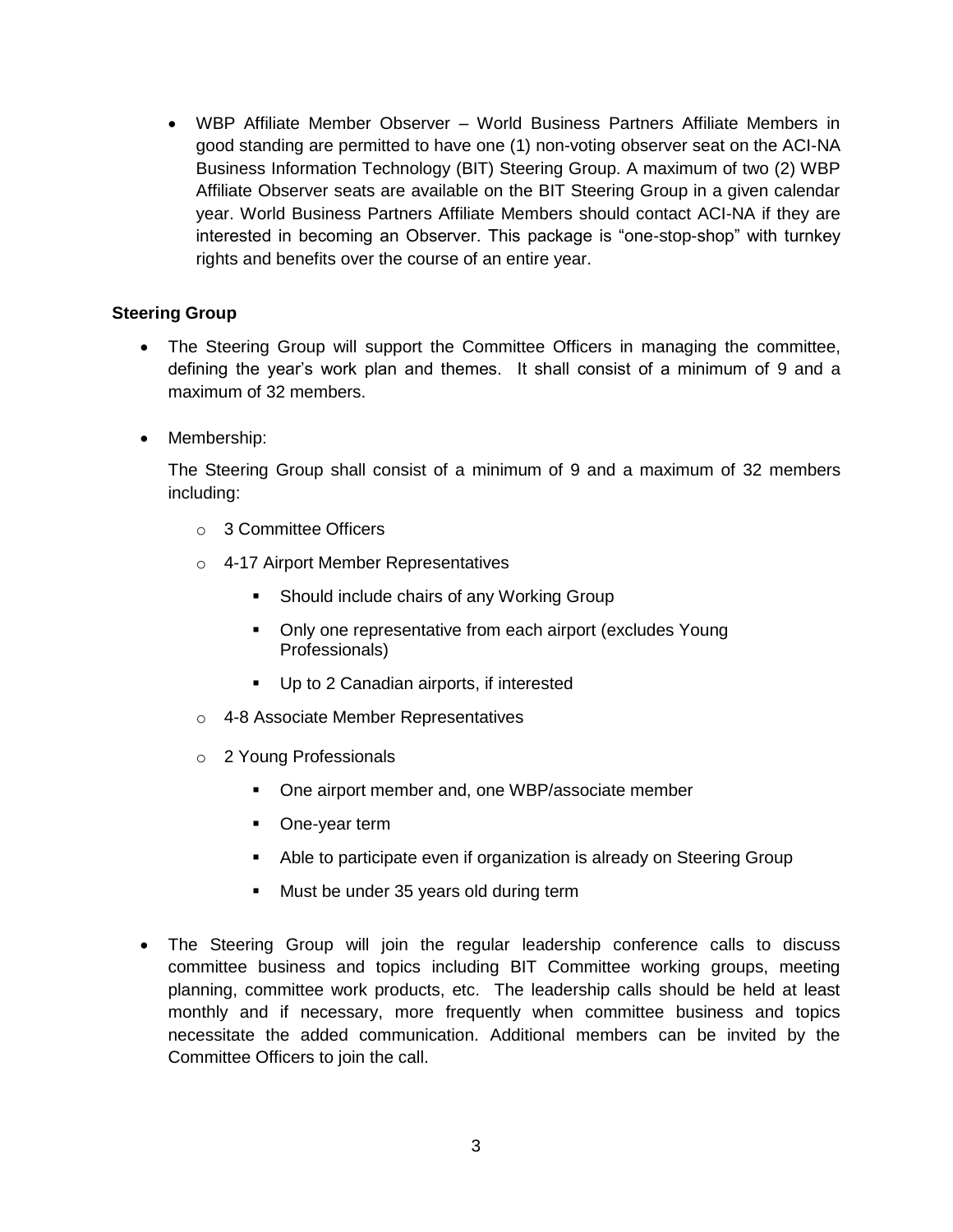# **Terms:**

- Steering Group members may serve a term of up to 4 consecutive years, after which, the member must take one year off, subject to the following exception: Time served as an Officer or Past Chair is not included in the 4 year term.
- The Airport and Associate organization/company must take one year off, before coming back on the Steering Group.
- The Airport Member Representatives and the Associate Member Representatives have staggered terms so that approximately 25% of the Representatives are up for nomination each year. Accordingly, as part of the first year nomination process, the Representatives shall be given terms of one to four years, first based on the nominee's preference, and then as determined by the Officers. Members with initial partial terms may be re-nominated after the partial term to serve one additional 4 year term.
- Only one representative from an airport and only one representative from an associate's company may participate on the Steering Group at any one time. This excludes the Past Chair position as it is an "optional" position and Committee participation may be minimal, and Young Professionals.

#### **Nomination and Election Process:**

- By October 1 of each year, ACI-NA will, in coordination with the Committee Officers, circulate a request for nominations for open positions.
- The Nominees will be contacted to confirm their desire and commitment to participate on the Committee, if elected.
- An electronic ballot will be emailed out to all Airport Committee members and Associate Steering Group members and the results of the electronic ballot tabulated by ACI staff no later than November 1.
- Terms shall run from January 1 through December 31 each year.
- Airport Hub Size Representative An airport representative shall be defined as any airport the FAA classifies as a Large, Medium, Small or Non Hub Airport as listed, at the time of the election, in the most recent Fiscal Year data published by the FAA.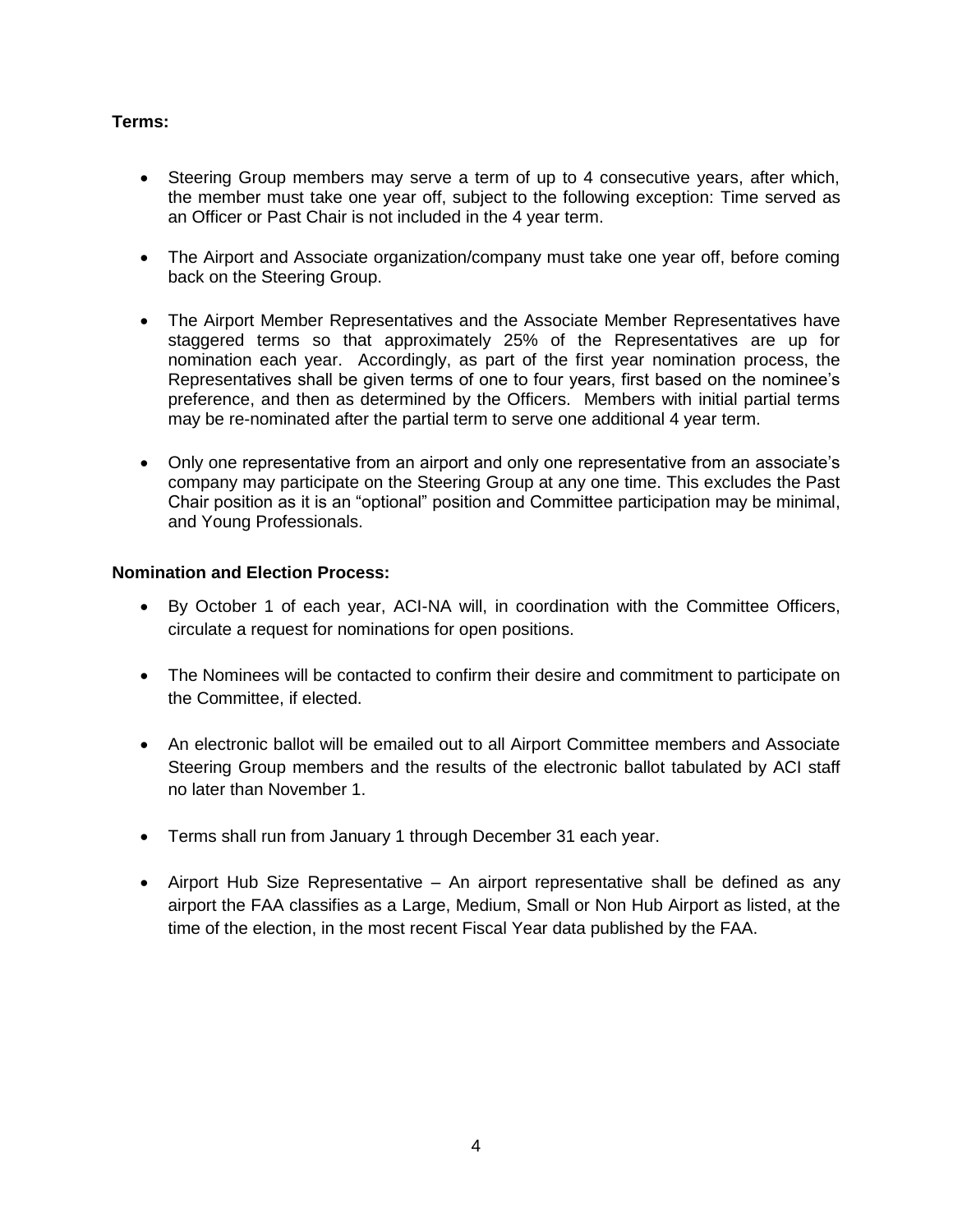# **Committee Officer Succession**

- If the Chair is unable to complete his or her term, then the Vice Chair will assume the Chair position for the remainder of that term, and may serve in this position for an additional year.
- If the Vice Chair is unable to complete his or her term or becomes the Chair during the year, then a special election may be held for that leadership position. If an election is held, the Committee Officers and ACI-NA staff will handle this process through an electronic ballot to the Committee members. Voting eligibility will remain the same.
- If an Associate Representative is unable to complete his or her term, then a special election may be held for that position. If an election is held, the Committee Officers and ACI-NA staff will handle this process through an electronic ballot to the Committee members. Voting eligibility will remain the same.
- If any member of Steering Group is unable to complete his or her term then a special election may be held for that position. If an election is held, the Committee Officers and ACI-NA staff will handle this process through an electronic ballot to the Committee members. Voting eligibility will remain the same.

# **BIT Committee Working Groups:**

- Working Groups shall be initiated by the Committee Officers to investigate and/or produce information on specific business information technology topics at airports.
- New Working Groups may be requested by all members of the BIT Committee.
- Working Group Leadership:
	- o Working Groups will have a chair and, if necessary, a co-chair who will be appointed by the Committee Officers.
	- o Chairs must be an airport member. Co-chairs may be an airport or associate member.
- Chair responsibilities:
	- o Formulate an annual work plan.
	- $\circ$  Coordinate conference calls and communication with interested members.
	- o Present the work plan and progress reports at Committee meetings.
	- $\circ$  Participate, at the request of the Committee Advisory Group, on the monthly phone calls.
	- $\circ$  ACI-NA Staff will be available to assist the Working Group Chairs with all tasks.